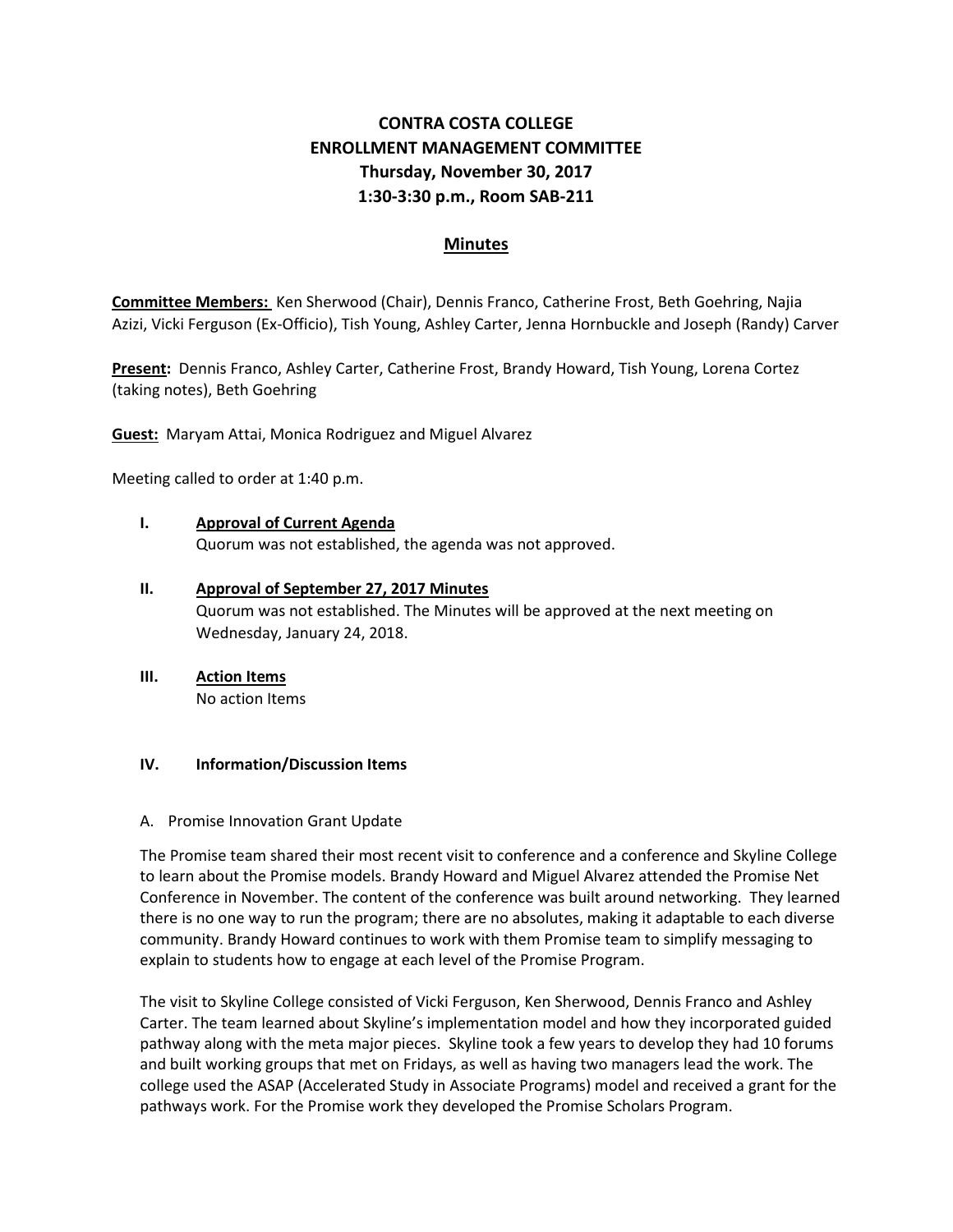The Promise Scholars Program has 150 students to 1 counselor ration. The program places students in different levels, from low to high risk. High risk student must have 6 touches (interventions), which can be a combination of counseling, peer to peer, spark point and other. Skyline has funding which has enabled them to have 5 faculty on 60% release time, as well as a full-time director for the Promise Scholars Program.

Miguel Alvarez and Vicki Ferguson are working on hiring an hourly to help track the CCC's Promise work and outcomes. They will also continue to use the partnership with 10,000 Degrees as a resource for the promise program.

# B. Starfish Demonstration and Update

Ashley Carter provided a report detailing the project overview and survey summary statistics of the progress from fall 2016 to Fall 2017. The statistics included the increase of faculty and sections with Starfish participation, student pre-and post-survey responses, as well as the progress survey. She focused on the progress survey tool. Faculty use the progress survey to inform on the students' academic progress and identify if any interventions need to be made. While there has been an increase of course sections piloting Starfish, the completion rate of the progress survey has decreased since the pilot began in fall 2016. In fall 2017 there were 163 course section surveys sent, 39 surveys were viewed and 31 were completed. The committee discussed ideas on how to improve the survey progress completion rate. Some of the recommendations included:

- Provide suggested language or pre-formatted comments/messages for faculty to use. Consult with Counseling Department about language, perhaps have a link on website to copy and past messages
- Promote Starfish at spring 2018 All College Day. Brandy Howard will discuss this idea at President's Cabinet
- Build a community of practice by highlight best practices used by departments
- Identify faculty member to become part of the Starfish Committee
- Ask Academic Senate to collaborate with Starfish team to hold Starfish workshop on Fridays to assist with progress survey and provide food
- Present Starfish statistics at Academic Senate Meetings
- Highlight the program by sending a celebration email to college community as positive motivation (focused on student positive feedback
- C. Outreach Overview for Fall

Maryam Attai provided an overview of the fall outreach activities CCC participated. Some of the activities included, ten college prep workshops at ten local high schools, hands on experience participating at sixteen resource fairs and Athletics and ASU (Associated Student Union) increased their outreach participation. The events are available on the campus wide outreach calendar. The Enrollment Management committee will forward Maryam Attai recommendations of faculty who may be able to collaborate with the outreach department. Dennis Franco asked for outreach report to be incorporated at future Enrollment Management Meetings.